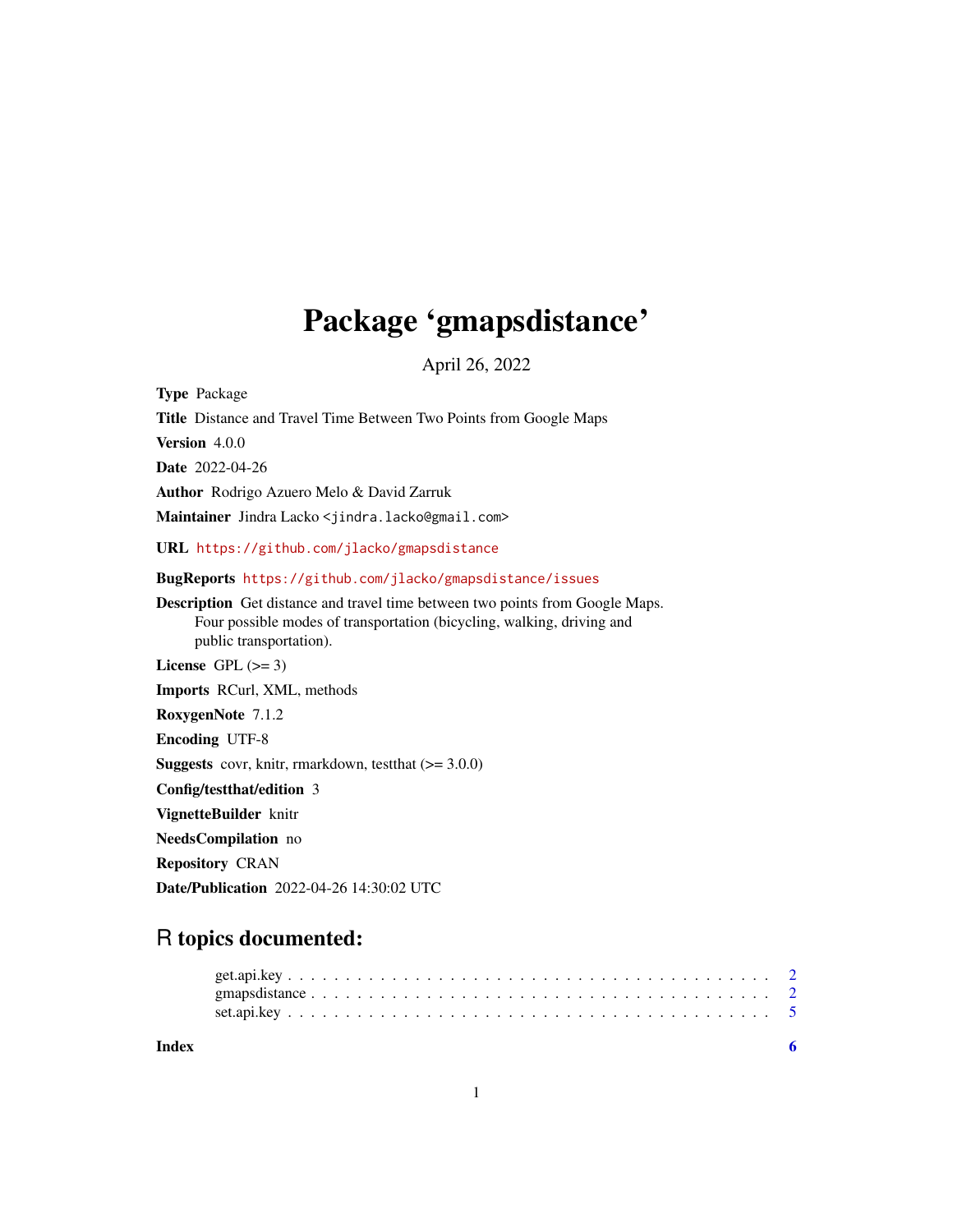<span id="page-1-0"></span>

#### Description

This function returns the user's Google Maps API key that was defined with set.api.key.

#### Usage

get.api.key()

#### Value

the user's api key

gmapsdistance *gmapsdistance*

### Description

Compute Distance with Google Maps

#### Usage

```
gmapsdistance(
   origin,
    destination,
   combinations = "all",
   mode = "driving",
   key = get.api.key(),
    shape = "wide",
    avoid = ",
   departure = ",
    dep\_date = "",dep_time = "".traffic_model = "None",
    arrival = "",arr\_date = ""arr_time = ""\mathcal{L}
```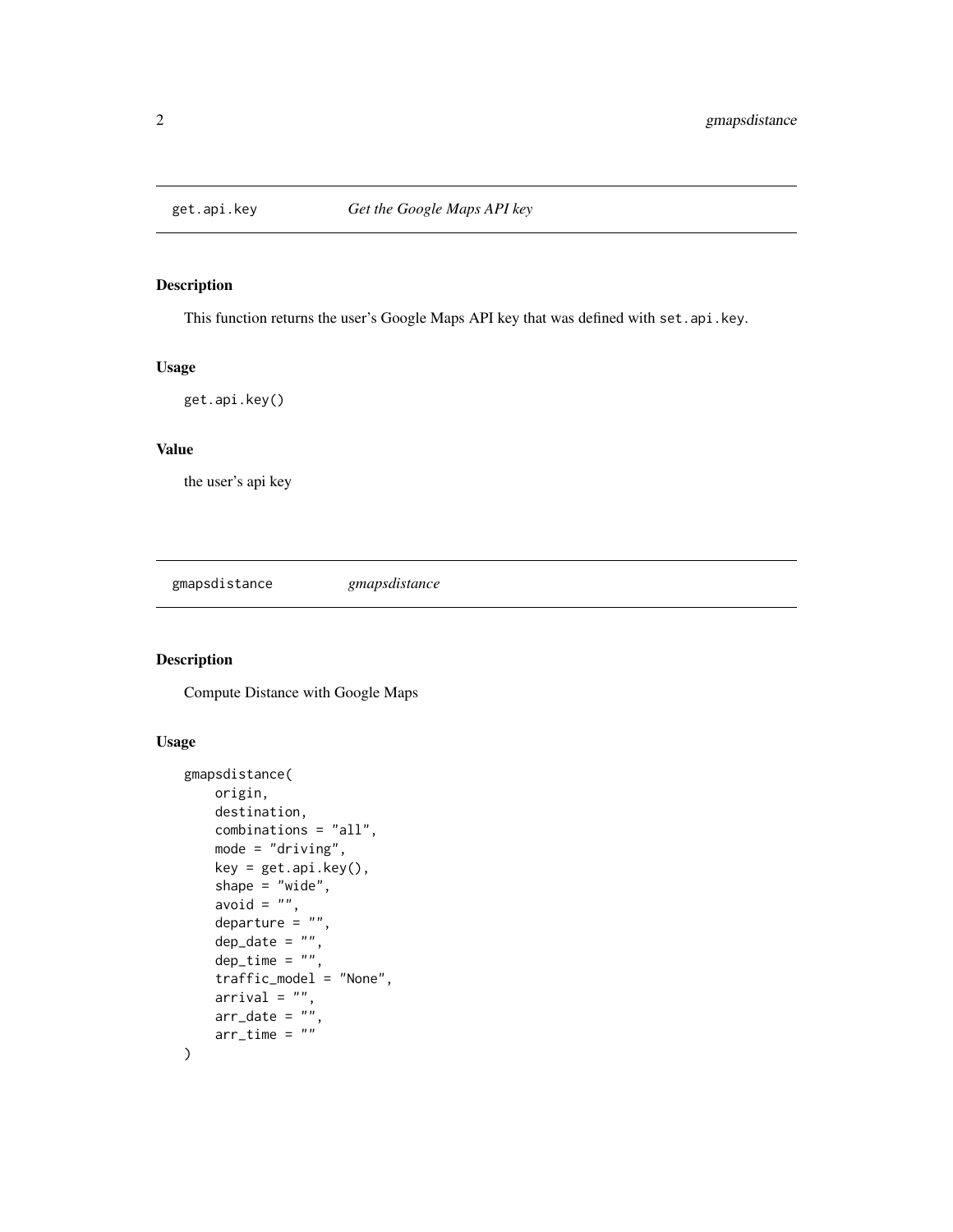## gmapsdistance 3

## Arguments

| origin       | A string or vector of strings containing the description of the starting point(s).<br>Should be inside of quotes ("").                                                                                                                                                                                               |
|--------------|----------------------------------------------------------------------------------------------------------------------------------------------------------------------------------------------------------------------------------------------------------------------------------------------------------------------|
|              | Coordinates in LAT-LONG format are also a valid input as long as they can be<br>identified by Google Maps.                                                                                                                                                                                                           |
| destination  | A string or vector of strings containing the description of the end point(s).<br>Should be the same format as the variable "origin".                                                                                                                                                                                 |
| combinations | When the origin and destination entries are vectors, the user can specify if the<br>function computes all possible combinations between origins and destinations,<br>or only pairwise distance and times. Should be inside of double quotes (",") and<br>one of the following: "all", "pairwise".                    |
|              | If the combinations is set to "pairwise", the origin and destination vectors must<br>have the same length.                                                                                                                                                                                                           |
| mode         | A string containing the mode of transportation desired. Should be inside of<br>double quotes (",") and one of the following: "bicycling", "walking", "transit"<br>or "driving".                                                                                                                                      |
| key          | In order to use the Google Maps Distance Matrix API it is necessary to have<br>an API key. The key should be inside of quotes. Example: "THISISMYKEY".<br>This key an also be set using set. api.key("THISISMYKEY").                                                                                                 |
| shape        | A string that specifies the shape of the distance and time matrices to be returned.<br>Should be inside of double quotes (",") and one of the following: "long" or<br>"wide".                                                                                                                                        |
|              | If the function is used to find the distance/time for one origin and one desti-<br>nation, the shape does not matter. If there is more than one city as origin or<br>destination, "long" will return a matrix in long format and "wide" will return a<br>matrix in wide format. The shape is set as wide be default. |
| avoid        | When the mode is set to "driving", the user can find the time and distance of the<br>route by avoiding tolls, highways, indoor and ferries. Should be inside of double<br>quotes (",") and one of the following: "tolls", "highways", "ferries", "indoor".                                                           |
| departure    | The time and distance can be computed at the desired time of departure. The<br>option departure is the number of seconds since January 1, 1970 00:00:00 UTC.<br>Alternatively, the user can use the dep_date and dep_time options to set the<br>departure date and time.                                             |
|              | If no value is set for departure, dep_date and dep_time, the departure time is set<br>to the present.                                                                                                                                                                                                                |
|              | Note that API calls that satisfy both of these conditions: 1) departure time is<br>specified and 2) travel mode equals "driving" (either directly or via fallback to<br>default) incur higher cost.                                                                                                                  |
| dep_date     | Instead of using the departure option, the user can set the departure date and<br>time using dep_date and dep_time options.                                                                                                                                                                                          |
|              | If no value is set for departure, dep_date and dep_time, the departure time is set<br>to the present.                                                                                                                                                                                                                |
| dep_time     | Instead of using the departure option, the user can set the departure date and<br>time using dep_date and dep_time options.                                                                                                                                                                                          |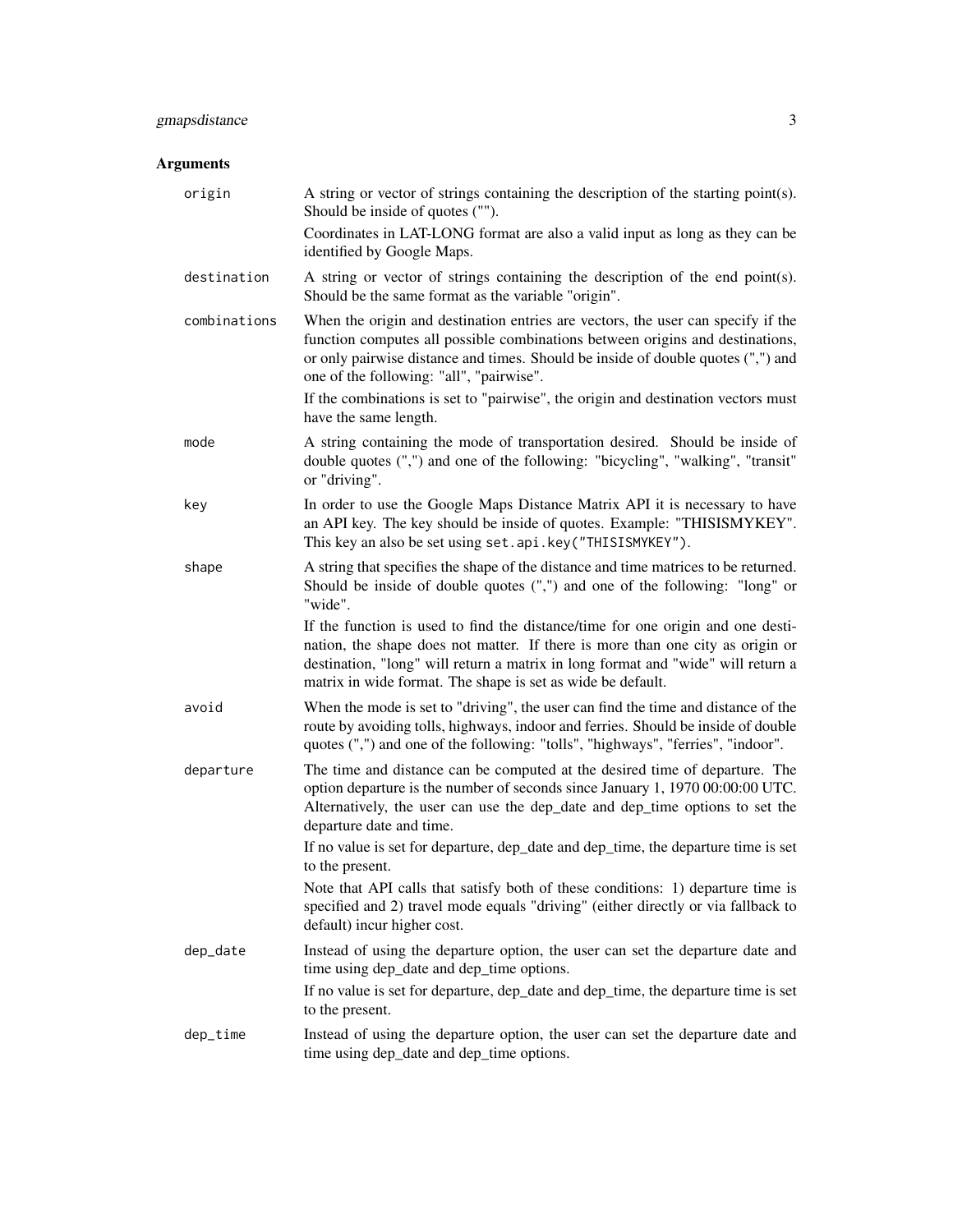|               | If no value is set for departure, dep_date and dep_time, the departure time is set<br>to the present.                                                                                                                                                                                                     |
|---------------|-----------------------------------------------------------------------------------------------------------------------------------------------------------------------------------------------------------------------------------------------------------------------------------------------------------|
| traffic_model | When the mode is set to "driving" and a departure time is provided the user can<br>find the times and distances using different traffic models. Should be a string<br>and one of the following: "optimistic", "pessimistic", "best_guess" or "None".                                                      |
|               | Default is "None". The traffic model is not defined for other modes of transport<br>than driving, and providing it for e.g. mode $=$ "walking" is illegal.                                                                                                                                                |
| arrival       | For transportation mode "transit" the time and distance can be computed to ar-<br>rive at a predetermined time. The option arrival is the number of seconds since<br>January 1, 1970 00:00:00 UTC. Alternatively, the user can use the arr_date and<br>arr_time options to set the arrival date and time. |
|               | For transport modes other than "transit" the use of arrival (and arr_date + arr_time)<br>is illegal.                                                                                                                                                                                                      |
|               | The user cannot input both departure and arrival times.                                                                                                                                                                                                                                                   |
| arr_date      | Instead of using the arrival option, the user can set the arrival date and time using<br>arr_date and arr_time options.                                                                                                                                                                                   |
|               | The user cannot input both departure and arrival times.                                                                                                                                                                                                                                                   |
| $arr$ _time   | Instead of using the arrival option, the user can set the arrival date and time using<br>arr_date and arr_time options.                                                                                                                                                                                   |
|               | The user cannot input both departure and arrival times.                                                                                                                                                                                                                                                   |

#### Details

The function gmapsdistance uses the Google Maps Distance Matrix API in order to compute the distance(s) and time(s) between two points. In order to be able to use the function you will need an API key and enable the Distance Matrix API in the Google Developers Console For more information about how to get a key, go to https://developers.google.com/maps/documentation/distancematrix/get-api-key#key For more information about the Google Maps Distance Matrix API go to https://developers.google.com/maps/documentation/distance-matrix/intro?hl=en

#### Value

A list with 3 named elements:

- Distance: distance between the points provided, taking into account mode of transport.
- Time: time of travel, taking into account mode of transport.

In case departure time was specified, and mode was set to "driving" (either directly or via fallback default) the travel time includes delays due to traffic.

• Status: status of the API call.

#### Examples

```
## Not run:
# distance from Washington DC to NYC
gmapsdistance(origin = "Washington DC",
             destination = "New York City NY")
```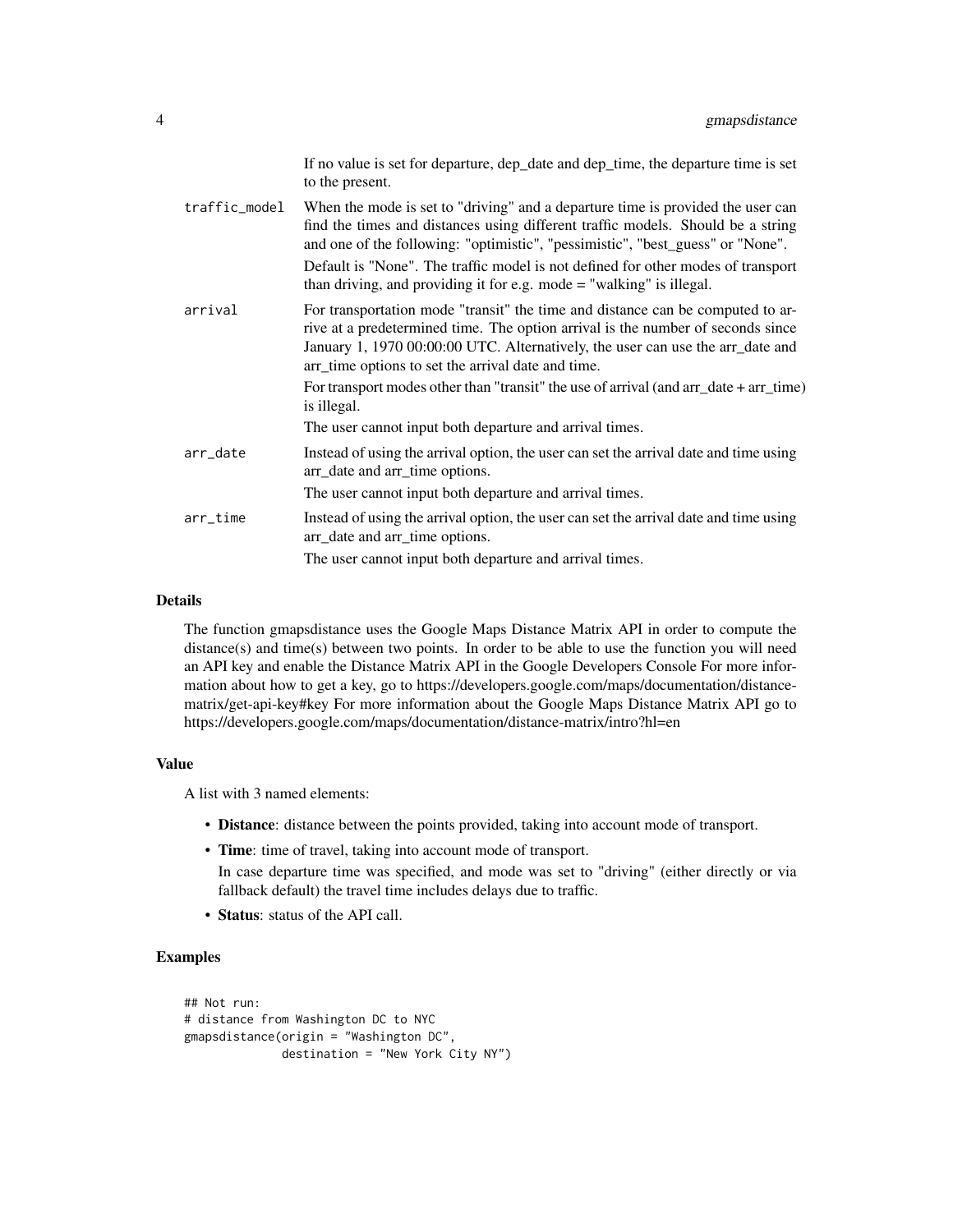```
# distance matrix between 3 US cities
gmapsdistance(origin = c("Washington DC", "New York NY", "Seattle WA"),
             destination = c("Washington DC", "New York NY", "Seattle WA"))$Distance
## End(Not run)
```
set.api.key *Set the Google Maps API key*

#### Description

This function stores a user's Google Maps API key as the package's environmental variable

#### Usage

set.api.key(key)

#### Arguments

key is the user's Google Maps API key

#### Examples

#DONTRUN set.api.key("MY-GOOGLE-MAPS-API-KEY")